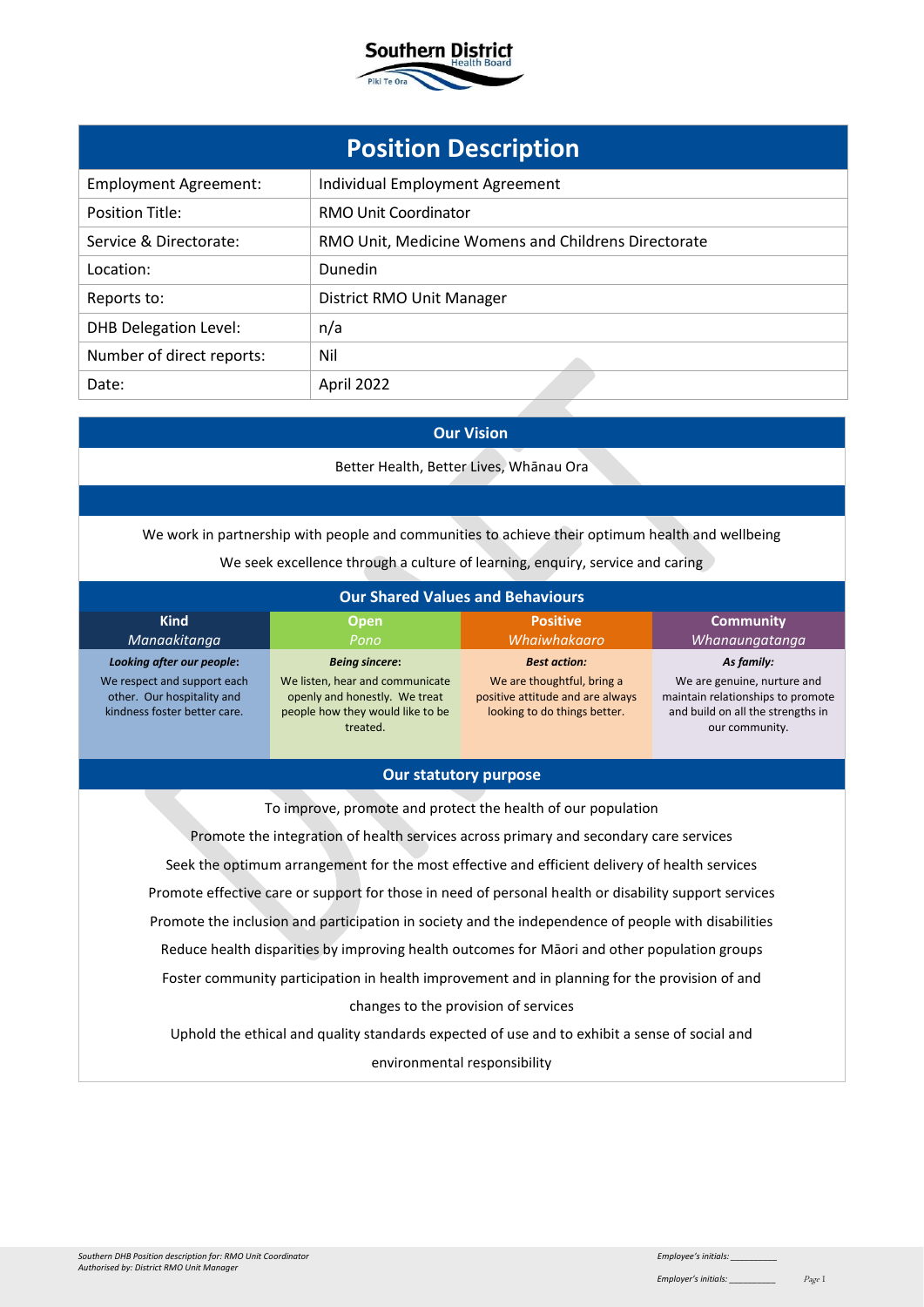# **PURPOSE OF ROLE**

The role of the RMO Unit Coordinator is to assist the Recruitment Advisor – RMOs in providing a seamless, proactive coordination and administration services to the recruitment and onboarding of Resident Medical Officers to the organisation. This will be provided through coordination of tasks and services to candidates, the recruitment team, business and functional groups of the organisation.

### **Competencies**

The following competencies apply to this position. The employee will be assessed against these as part of their annual performance and development review.

| <b>Organisational Competencies</b> |                                                                                                                                                                                                                                                                                                                                                                                     |
|------------------------------------|-------------------------------------------------------------------------------------------------------------------------------------------------------------------------------------------------------------------------------------------------------------------------------------------------------------------------------------------------------------------------------------|
| <b>Customer Focus</b>              | Is dedicated to meeting the expectations and requirements of internal and external customers;<br>gets first hand customer information and uses it for improvements in products and services; acts<br>with customers in mind; establishes and maintains effective relationships with customers and<br>gains their trust and respect                                                  |
| <b>Integrity and Trust</b>         | Is widely trusted; is seen as a direct, truthful individual; can present the unvarnished truth in an<br>appropriate and helpful manner; keeps confidences; admits mistakes; doesn't misrepresent<br>him/herself for personal gain.                                                                                                                                                  |
| <b>Drive For Results</b>           | Can be counted on to exceed goals successfully; Is constantly and consistently one of the top<br>performers; very bottom line oriented; steadfastly pushes self and others for results.                                                                                                                                                                                             |
| <b>Role Competencies</b>           |                                                                                                                                                                                                                                                                                                                                                                                     |
| Problem Solving                    | Uses rigorous logic and methods to solve difficult problems with effective solutions; probes all<br>fruitful sources for answers; can see hidden problems; is excellent at honest analysis; looks<br>beyond the obvious and doesn't stop at the first answers.                                                                                                                      |
| <b>Process</b><br>Management       | Good at figuring out the processes necessary to get things done; knows how to organise people<br>and activities; understands how to separate and combine tasks into efficient work flow; knows<br>what to measure and how to measure it; can see opportunities for synergy and integration<br>where others can't; can simplify complex processes; gets more out of fewer resources. |
| <b>Managing Diversity</b>          | Manages all kinds and classes of people equitably; deals effectively with all races, nationalities,<br>cultures, disabilities, ages and both sexes; hires variety and diversity without regard to class;<br>supports equal and fair treatment and opportunity for all.                                                                                                              |

#### **KEY RELATIONSHIPS**

| <b>Within Southern DHB</b>                                                                 | <b>External to Southern DHB</b>     |
|--------------------------------------------------------------------------------------------|-------------------------------------|
| RMO Unit                                                                                   | Candidates                          |
| <b>Recruitment Team</b>                                                                    | <b>Recruitment Agencies</b>         |
| Service Managers/General Managers                                                          | Other DHBs / Hospitals<br>٠         |
| Service Administrators                                                                     | NZ Medical Council<br>$\bullet$     |
| Clinical Leaders/Medical Directors                                                         | Immigration NZ                      |
| Human Resources Group<br>$\bullet$                                                         | <b>Medical Colleges</b>             |
| Wider hospital services such as Payroll,<br>$\bullet$<br>Occupational Health, Digital Team | Relocation provider / Travel agency |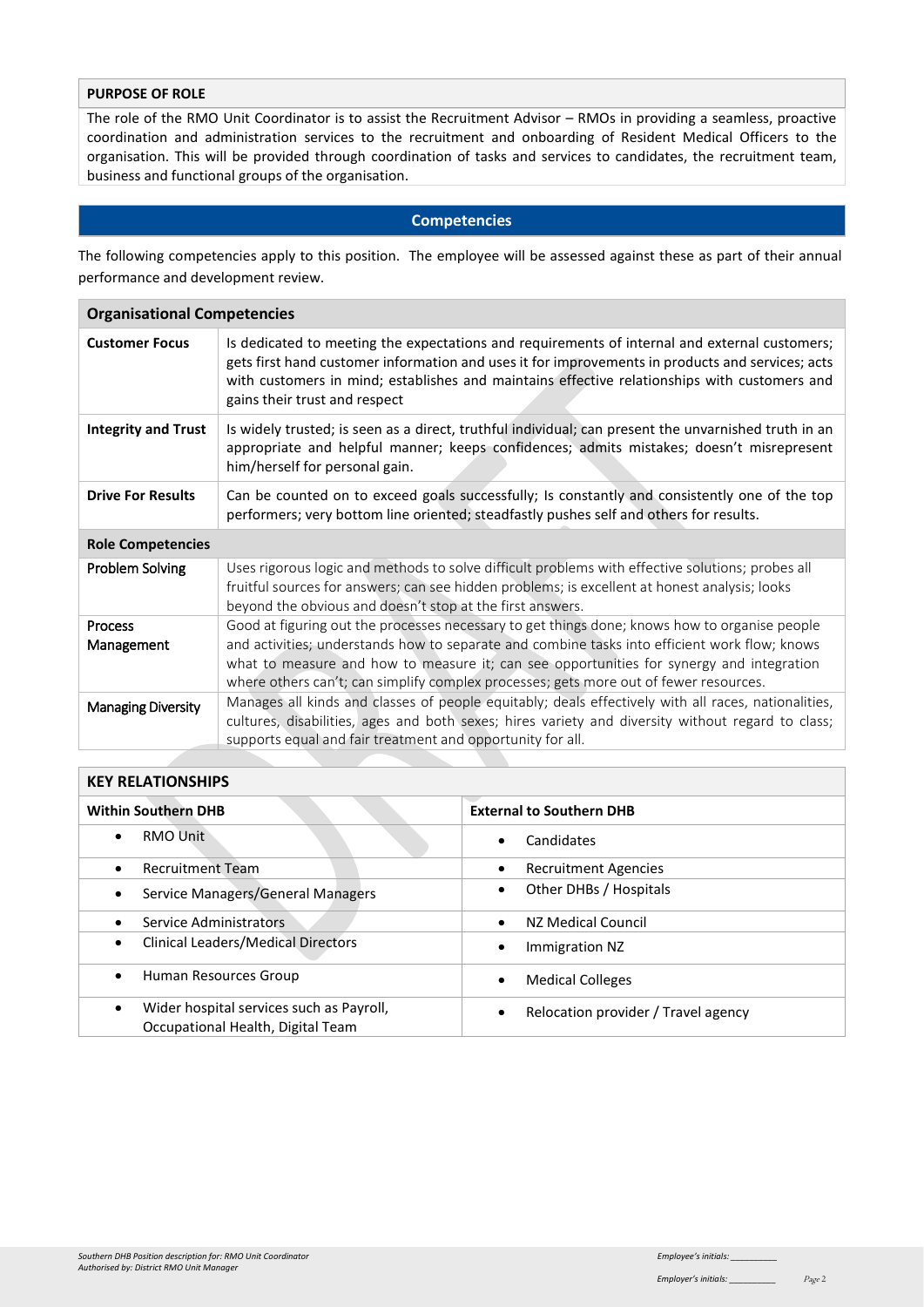## **PERSON SPECIFICATION**

The expertise required for a person to be fully competent in the role. Position specific competencies:

|                                                                          | <b>ESSENTIAL</b>                                                                                                                                                                                                                                                                                                                                                                                                               | <b>DESIRABLE</b>                                                                                                                         |
|--------------------------------------------------------------------------|--------------------------------------------------------------------------------------------------------------------------------------------------------------------------------------------------------------------------------------------------------------------------------------------------------------------------------------------------------------------------------------------------------------------------------|------------------------------------------------------------------------------------------------------------------------------------------|
| <b>Education and Qualifications (or</b><br>equivalent level of learning) | NCEA Level 3 or equivalent<br><b>Studying towards People</b><br>management / HR qualification<br>would be advantageous                                                                                                                                                                                                                                                                                                         | Human Resources or Business<br>$\bullet$<br>Administration Qualification or<br>Equivalent                                                |
| <b>Experience</b>                                                        | At least 2 - 5 years Administration or<br>$\bullet$<br>Coordination experience<br>Customer service experience<br>Demonstrated experience in<br>adapting to time critical demands<br>including ability to manage workload<br>and priorities                                                                                                                                                                                     | Experience in health or other<br>$\bullet$<br>public sector environment<br>desirable<br>Experience in Recruitment / HR<br>administration |
| <b>Knowledge and Skills</b>                                              | Computer literate with experience<br>using online resources / tools<br>Proven organisations skills including<br>strong attention to detail<br>Proactively networks and maintains<br>contact with staff at all levels of the<br>origination, stakeholder, suppliers<br>and external agencies both on a<br>formal and informal basis. Takes<br>responsibility to establish contact<br>and build relationships with key<br>people | Significant knowledge of health<br>$\bullet$<br>and Disabilities Services                                                                |
| <b>Personal Qualities</b>                                                | Self stater with a can-do attitude ability to inspire and influence others to action<br>$\bullet$<br>Flexible team player<br>Ability to foster and maintain excellent relationships<br>c                                                                                                                                                                                                                                       |                                                                                                                                          |
|                                                                          |                                                                                                                                                                                                                                                                                                                                                                                                                                |                                                                                                                                          |
|                                                                          | Enquiring mind, pursues continuous improvement<br>Balanced outlook that lends to fast, pragmatic decisions and actions based on                                                                                                                                                                                                                                                                                                |                                                                                                                                          |
|                                                                          | sound judgment<br>Holds self and others accountable<br>$\bullet$                                                                                                                                                                                                                                                                                                                                                               |                                                                                                                                          |
|                                                                          |                                                                                                                                                                                                                                                                                                                                                                                                                                |                                                                                                                                          |
|                                                                          | Appreciates and values diversity                                                                                                                                                                                                                                                                                                                                                                                               |                                                                                                                                          |
|                                                                          | Ability to move between big picture and detail<br>$\bullet$                                                                                                                                                                                                                                                                                                                                                                    |                                                                                                                                          |
|                                                                          | learning                                                                                                                                                                                                                                                                                                                                                                                                                       | A positive contributor with good self-awareness and an interest in lifelong                                                              |

#### **KEY RESULT AREAS:**

| <b>Key Accountabilities:</b>                                                                                                                                                                                                      | Example of successful delivery of duties and<br>responsibilities                                                                                            |
|-----------------------------------------------------------------------------------------------------------------------------------------------------------------------------------------------------------------------------------|-------------------------------------------------------------------------------------------------------------------------------------------------------------|
| <b>Recruitment Services</b><br>The RMO Unit Coordinator will work as part of an effective team to coordinate and undertake effective and efficient<br>recruitment and onboarding services and practices for RMOs joining the DHB. |                                                                                                                                                             |
| Undertake all recruitment & onboarding coordination<br>$\bullet$<br>activities as assigned                                                                                                                                        | Recruitment activities timely and effective<br>$\bullet$<br>Feedback from candidates and managers regarding<br>$\bullet$<br>recruitment process is positive |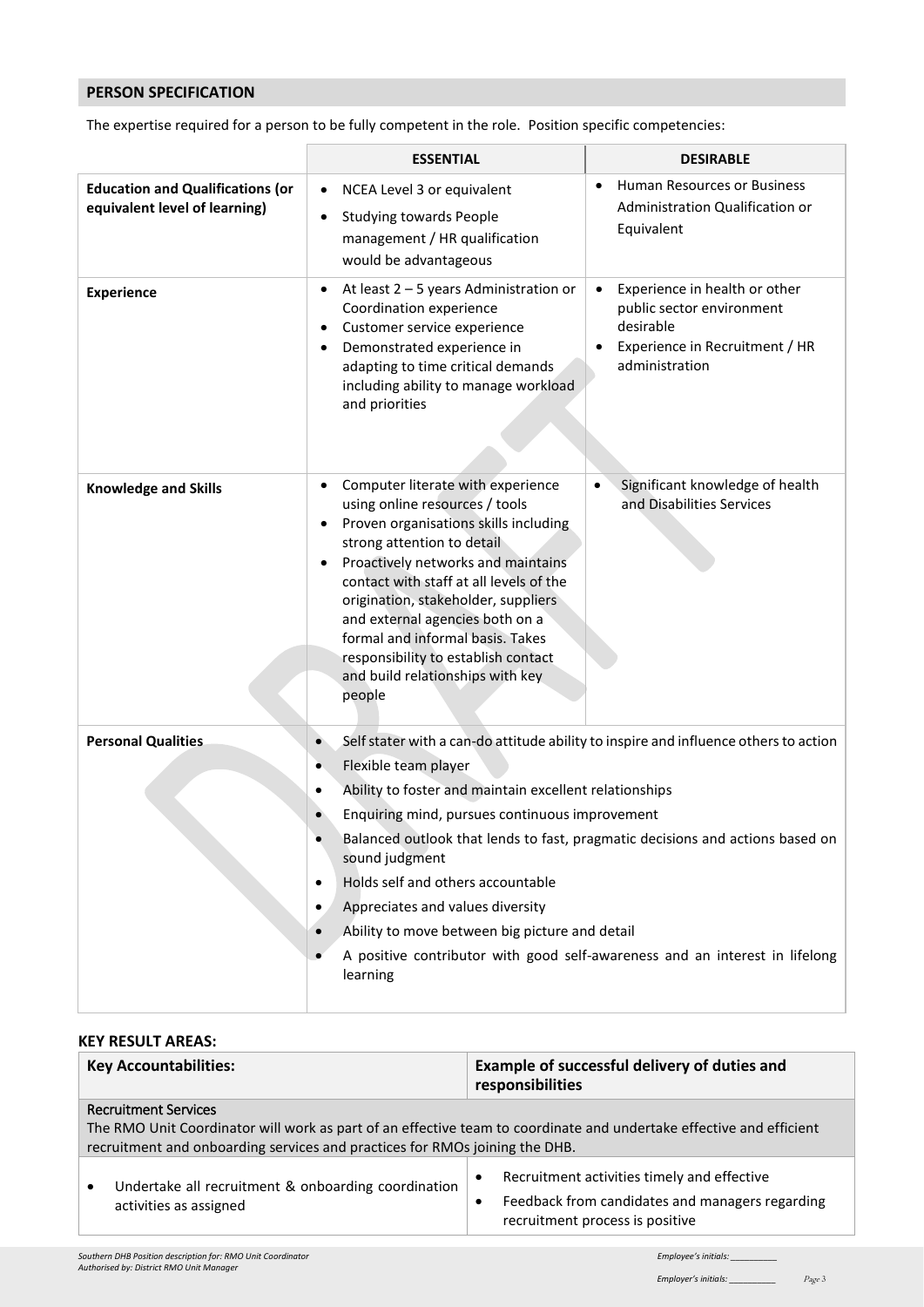| activity across the DHB services<br>Maintain communication with staff at all levels of the<br>$\bullet$<br>organisation, candidates and external agencies both<br>on a formal and informal basis.<br>Ensure all required documentation is accurately<br>$\bullet$<br>completed as required and is passed on in a timely<br>manner working proactively when possible to<br>and<br>request<br>information/completed<br>anticipate<br>paperwork<br>Assist with management and maintenance of<br>$\bullet$<br>candidate database / spreadsheet<br>Work to achieve self-set goals; take full personal<br>$\bullet$<br>responsibility for making things happen within own<br>area of control.<br>Ensure appropriate and proper relationships and<br>$\bullet$<br>with<br>Government<br>agreements<br>Departments,<br>Recruitment Agencies, professional<br>bodies and<br>agencies relating to recruitment, pre-employment<br>assessments, selection, international and national<br>movements, and retention. |                                                                                                                                                                                                                                     |
|--------------------------------------------------------------------------------------------------------------------------------------------------------------------------------------------------------------------------------------------------------------------------------------------------------------------------------------------------------------------------------------------------------------------------------------------------------------------------------------------------------------------------------------------------------------------------------------------------------------------------------------------------------------------------------------------------------------------------------------------------------------------------------------------------------------------------------------------------------------------------------------------------------------------------------------------------------------------------------------------------------|-------------------------------------------------------------------------------------------------------------------------------------------------------------------------------------------------------------------------------------|
|                                                                                                                                                                                                                                                                                                                                                                                                                                                                                                                                                                                                                                                                                                                                                                                                                                                                                                                                                                                                        |                                                                                                                                                                                                                                     |
| <b>Coordination Activities</b><br>The RMO Unit Coordinator will facilitate the administrative and logistical support for the recruitment process and arrival<br>of RMOs to the organisation                                                                                                                                                                                                                                                                                                                                                                                                                                                                                                                                                                                                                                                                                                                                                                                                            |                                                                                                                                                                                                                                     |
| Coordinate the MCNZ & Immigration process<br>alongside the recruitment advisor, including follow up<br>and enquiries to provide assistance to candidates<br>Liaise with Service Administrators regarding the<br>٠<br>arrival dates of incoming employees / transfers<br>Facilitate relocation services as required according to<br>٠<br>policy<br>Request approvals as required according to policy<br>Coordinate the requirements for Orientation of<br>incoming RMOs, liaising with relevant services where<br>required<br>Coordinate<br>undertake<br>the<br>onboarding<br>and<br>requirements for incoming RMOs, liaising with<br>relevant services where required e.g. IT access, Name<br>badges, ID cards etc                                                                                                                                                                                                                                                                                     | Meet/exceed the Service level timings for offers<br>$\bullet$<br>$\bullet$<br>Decrease time to hire statistics over time<br>Updating and maintaining progress of candidate steps<br>$\bullet$<br>as achieved (paper files/database) |
| <b>Team and Individual performance</b>                                                                                                                                                                                                                                                                                                                                                                                                                                                                                                                                                                                                                                                                                                                                                                                                                                                                                                                                                                 |                                                                                                                                                                                                                                     |
| Participate in and contribute to the internal development and functioning of the team                                                                                                                                                                                                                                                                                                                                                                                                                                                                                                                                                                                                                                                                                                                                                                                                                                                                                                                  |                                                                                                                                                                                                                                     |
| Actively engage with and support colleagues, taking<br>personal responsibility for ensuring effective working<br>relationships with all team members.<br>Contribute to team communication and learning<br>activities.<br>Can deal comfortably with Managers at all levels.<br>Promote and adhere to the philosophy and values of<br>٠<br>the DHB mission and values.<br>Foster and support commitment to achieving the<br>highest level of health and safety, including<br>identification and reporting of all hazards, assistance in<br>resolving issues that may cause harm to staff, and<br>working safely at all times.                                                                                                                                                                                                                                                                                                                                                                            | $\bullet$<br>Active participation in the team.<br>Collegial support and strong working relationships<br>$\bullet$<br>evident with other team members.<br>Engagement with the values and expectations of the<br>$\bullet$<br>role    |

• Work closely with the RMO Recruitment Advisor and  $\cdot$ actively support RMO recruitment and onboarding

Candidate database is up to date and accurate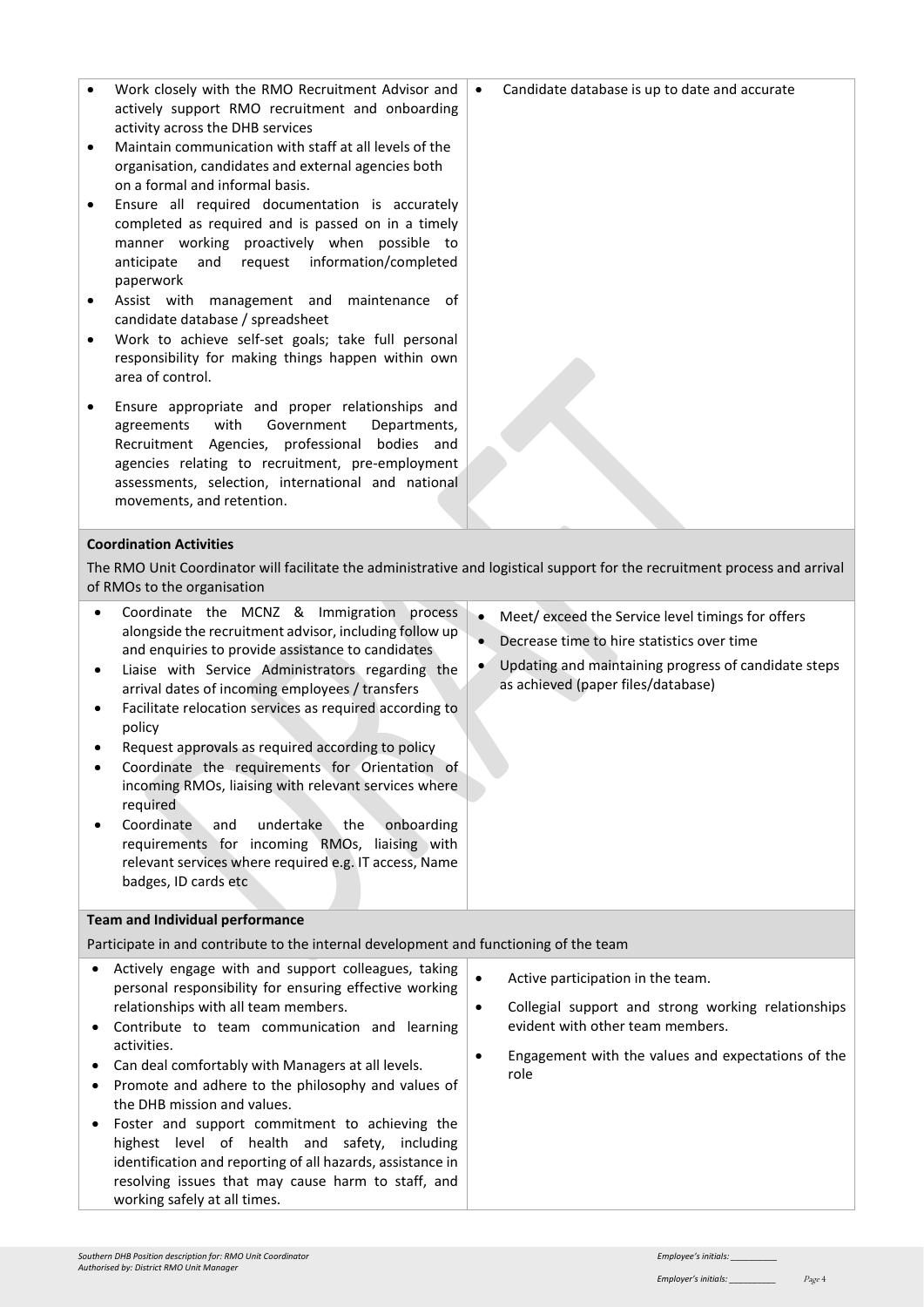| Continue personal development by identifying and<br>information personal<br>in formal and<br>engaging<br>development opportunities.<br>Suggest and contribute new ideas.                                                                                                                                                                                                                                                                |                                                                                                                                                                                                                                                                                                                                                                                                                                                                                                             |
|-----------------------------------------------------------------------------------------------------------------------------------------------------------------------------------------------------------------------------------------------------------------------------------------------------------------------------------------------------------------------------------------------------------------------------------------|-------------------------------------------------------------------------------------------------------------------------------------------------------------------------------------------------------------------------------------------------------------------------------------------------------------------------------------------------------------------------------------------------------------------------------------------------------------------------------------------------------------|
| <b>Other Duties</b>                                                                                                                                                                                                                                                                                                                                                                                                                     |                                                                                                                                                                                                                                                                                                                                                                                                                                                                                                             |
| Undertaking duties from time to time that may be in<br>addition to those outlined above but which fall within your<br>capabilities and experience.<br>Act as a role model for the Southern DHB Organisational<br>Values.                                                                                                                                                                                                                | You respond positively to requests for assistance in<br>$\bullet$<br>own and other areas, demonstrating adaptability and<br>willingness.<br>You produce work that complies with SDHB processes<br>$\bullet$<br>and reflects best practice.<br>Research undertaken is robust and well considered.<br>$\bullet$<br>Live and support the DHB values in everything you do.<br>$\bullet$                                                                                                                         |
| Professional Development - self                                                                                                                                                                                                                                                                                                                                                                                                         |                                                                                                                                                                                                                                                                                                                                                                                                                                                                                                             |
| Identifying areas for personal and professional<br>development.                                                                                                                                                                                                                                                                                                                                                                         | Training and development goals are identified/agreed<br>٠<br>with your manager.<br>Performance objectives reviewed annually with your<br>manager.<br>You actively seek feedback and accept constructive<br>$\bullet$<br>criticism.                                                                                                                                                                                                                                                                          |
| <b>Health, Safety and Wellbeing</b>                                                                                                                                                                                                                                                                                                                                                                                                     |                                                                                                                                                                                                                                                                                                                                                                                                                                                                                                             |
| Taking all practicable steps to ensure personal safety and<br>the safety of others while at work, in accordance with the<br>Southern DHB's Health, Safety and Wellbeing policies,<br>procedures and systems.                                                                                                                                                                                                                            | You understand and consistently meet your<br>$\bullet$<br>obligations under Southern DHB's Health and Safety<br>policy/procedures.<br>You actively encourage and challenge your peers to<br>$\bullet$<br>work in a safe manner.<br>Effort is made to strive for best practice in Health and<br>$\bullet$<br>Safety at all times.                                                                                                                                                                            |
| <b>Treaty of Waitangi</b>                                                                                                                                                                                                                                                                                                                                                                                                               |                                                                                                                                                                                                                                                                                                                                                                                                                                                                                                             |
| The principles of Te Tiriti o Waitangi, as articulated by the<br>courts and the Waitangi Tribunal will guide the Southern<br>DHB response to Maori health improvement and equity.<br>These contemporary principles include:                                                                                                                                                                                                             | You will be able to demonstrate an understanding of<br>Te Tiriti o Waitangi, Māori Indigenous rights and<br>current issues in relation to health and health equity<br>ie: Whakamaua: Māori Health Action Plan 2020-2025.                                                                                                                                                                                                                                                                                    |
| Tino rangatiratanga: Providing for Māori self-<br>determination and mana motuhake in the design,<br>delivery and monitoring of health and disability<br>services.                                                                                                                                                                                                                                                                       | You will contribute to responding to the DHBs Te Tiriti<br>$\bullet$<br>o Waitangi commitment to deliver effective and<br>equitable healthcare with Māori patients and their<br>whānau.                                                                                                                                                                                                                                                                                                                     |
| Equity: Being committed to achieving equitable health<br>٠<br>outcomes for Māori.<br>Active protection: Acting to the fullest extent<br>٠<br>practicable to achieve equitable health outcomes for<br>Māori. This includes ensuring that the Crown, its<br>agents and its Treaty partner under Te Tiriti are well<br>informed on the extent, and nature, of both Māori<br>health outcomes and efforts to achieve Māori health<br>equity. | You will have the ability to incorporate Māori models<br>$\bullet$<br>of health, patient and whanau-centred models of<br>care, and mātauranga Māori.<br>You will have insights into your own cultural<br>$\bullet$<br>awareness and an understanding of how your social-<br>cultural influences inform biases that impact on your<br>interactions with patients, whanau, and colleagues.<br>Recognising that there is an inherent power<br>$\bullet$<br>imbalance in-patient relationship and ensuring that |
| Options: Providing for and properly resourcing<br>kaupapa Māori health and disability services.<br>Furthermore, the Crown is obliged to ensure that all<br>health and disability services are provided in a<br>culturally appropriate way that recognises and<br>supports the expression of hauora Māori models of<br>care.                                                                                                             | this is not exacerbated by overlaying your own<br>cultural values and practices on patients and<br>capability of Māori.                                                                                                                                                                                                                                                                                                                                                                                     |